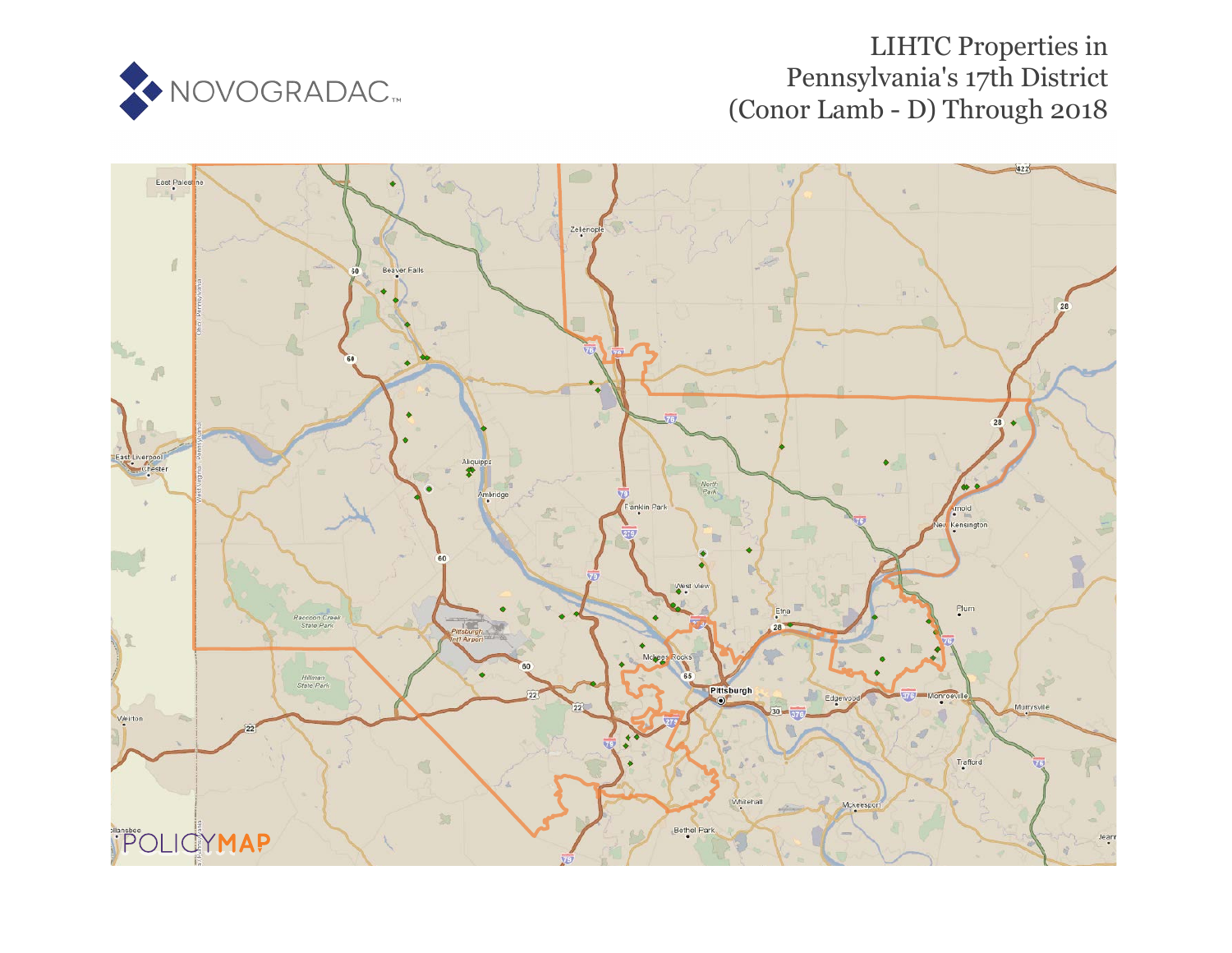| <b>Project Name</b>                                                        | <b>Address</b>                               | City                  | <b>State</b>  | <b>Zip Code</b> | <b>Nonprofit</b><br><b>Sponsor</b> | <b>Allocation</b><br>Year | <b>Annual</b><br><b>Allocated</b><br><b>Amount</b> | <b>Year PIS</b> | <b>Construction Type</b> | <b>Total</b><br><b>Units</b> | Low<br><b>Income</b><br><b>Units</b> | <b>Rent or</b><br><b>Income</b><br><b>Ceiling</b> | <b>Credit %</b>                             | <b>Tax-Exempt</b><br><b>Bond</b> | <b>HUD Multi-Family</b><br>Financing/<br><b>Rental Assistance</b> |
|----------------------------------------------------------------------------|----------------------------------------------|-----------------------|---------------|-----------------|------------------------------------|---------------------------|----------------------------------------------------|-----------------|--------------------------|------------------------------|--------------------------------------|---------------------------------------------------|---------------------------------------------|----------------------------------|-------------------------------------------------------------------|
| 210 E EIGHTH AVE                                                           | 210 E EIGHTH<br>$\operatorname{AVE}$         | <b>TARENTUM</b>       | PA            | 15084           | No                                 | 1990                      | \$1,419                                            | 1991            | Acquisition and Rehab 1  |                              | $\mathbf{1}$                         | 60% AMGI                                          | $30\,\%$ present $\,$ No value              |                                  |                                                                   |
| <b>MEADOWS APTS</b>                                                        | 201 STATION ST PENN HILLS                    |                       | PA            | 15235           | No                                 | 1991                      | \$132,096                                          | 1991            | Acquisition and Rehab 79 |                              | 79                                   | 60% AMGI                                          | <b>Both 30%</b><br>and 70%<br>present value | No                               |                                                                   |
| <b>WEST PINE APTS</b>                                                      | 500 W PINES RD IMPERIAL                      |                       | PA            | 15126           | No                                 | 1990                      | \$69,548                                           | 1991            | <b>New Construction</b>  | 38                           | 38                                   | 60% AMGI                                          | $30$ % present $\,$ No value                |                                  |                                                                   |
| BEAVER VILLAGE APTS 699 FIFTH ST                                           |                                              | <b>BEAVER</b>         | PA            | 15009           | $\mathbf{No}$                      | 2002                      | \$183,646                                          | 2003            | <b>New Construction</b>  | 24                           | 24                                   | 60% AMGI                                          | $30$ % present $\,$ No $\,$<br>value        |                                  |                                                                   |
| <b>GROVETON VILLAGE</b><br>APTS                                            | 507 GROVETON<br>${\rm D}{\rm R}$             | CORAOPOLIS            | PA            | 15108           | No                                 | 2001                      | \$558,097                                          | 2003            | <b>New Construction</b>  | 69                           | 66                                   | 60% AMGI                                          | $30$ % present $\,$ No value                |                                  |                                                                   |
| KOPPEL ELDERLY<br><b>HOUSING PROJECT</b>                                   | 5317 FIFTH AVE KOPPEL                        |                       | PA            |                 | No                                 | 2003                      | \$133,291                                          | 2004            | <b>New Construction</b>  | 19                           | 19                                   | 60% AMGI                                          | $30$ % present $_{\rm{No}}$                 |                                  |                                                                   |
| ROLLING ROAD<br><b>REGENCY APTS</b>                                        | $99$ ROLLING RD                              | CRANBERRY<br>TOWNSHIP | PA            |                 | Yes                                | 2002                      | \$428,459                                          | 2004            | <b>New Construction</b>  | 50                           | ${\bf 50}$                           | 60% AMGI                                          | $30$ % present $\,$ No value                |                                  |                                                                   |
| <b>SHARPS TERRACE</b><br><b>REVITALIZATION</b>                             | 101 SISCA ST                                 | <b>SHARPSBURG</b>     | PA            | 15215           | Yes                                | 2002                      | \$372,017                                          | 2004            | <b>New Construction</b>  | 36                           | $35\,$                               | 60% AMGI                                          | $30$ % present $\,$ No value                |                                  |                                                                   |
| <b>CRANBERRY POINTE</b><br><b>TOWNHOUSE</b>                                | 501 CRANBERRY CRANBERRY<br>$\mathbf{PT}$     | <b>TOWNSHIP</b>       | PA            | 16066           | No                                 | 1993                      | \$672,500                                          | 1994            | New Construction         | 92                           | 92                                   | $60\%$ AMGI                                       | $30$ % present $\,$ No value                |                                  |                                                                   |
| CRAWFORD SQUARE<br>PHASE II                                                | 1707 CENTRE<br>$\operatorname{\mathsf{AVE}}$ | PITTSBURGH            | PA            | 15219           | No                                 | 1993                      | \$519,648                                          | 1995            | <b>New Construction</b>  | 71                           | 43                                   | 60% AMGI                                          | $30\,\%$ present $\,$ No $\,$<br>value      |                                  |                                                                   |
| HIGHLAND MANOR<br>APTS III                                                 | 300 DOROTHY<br>$\mathbf{D}\mathbf{R}$        | PENN HILLS            | PA            | 15235           | No                                 | 1994                      | \$82,860                                           | 1995            | <b>New Construction</b>  | 96                           | 24                                   | 60% AMGI                                          | $30$ % present $\,$ No value                |                                  |                                                                   |
| FELIX NEGLEY APTS                                                          | 800 MILL ST                                  | <b>TARENTUM</b>       | PA            | 15084           | Yes                                | 2003                      | \$341,227                                          | 2005            | Acquisition and Rehab 26 |                              | 26                                   | 60% AMGI                                          | $30$ % present $\,$ No value                |                                  |                                                                   |
| LAVENDER HEIGHTS II $^{300\, \rm{LAVENDER}}_{\rm HEIGHTS\, CT}$ PENN HILLS |                                              |                       | $\mathbf{PA}$ | 15235           | No                                 | 2003                      | \$203,474                                          | 2005            | <b>New Construction</b>  | 24                           | 24                                   | 60% AMGI                                          | $30$ % present $\,$ No value                |                                  |                                                                   |

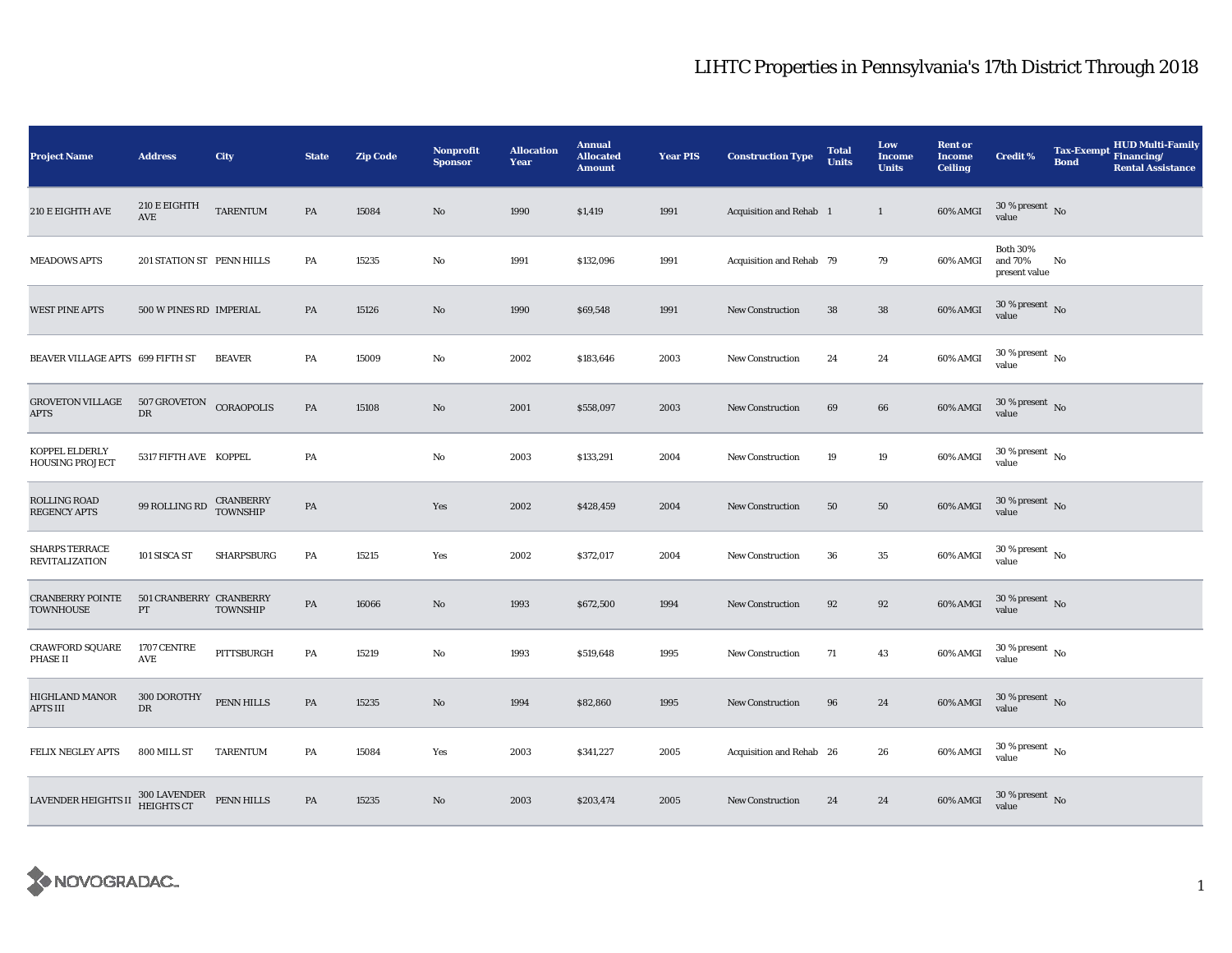| <b>Project Name</b>                                                   | <b>Address</b>                           | City                           | <b>State</b>  | <b>Zip Code</b> | <b>Nonprofit</b><br><b>Sponsor</b> | <b>Allocation</b><br>Year | <b>Annual</b><br><b>Allocated</b><br><b>Amount</b> | <b>Year PIS</b> | <b>Construction Type</b> | <b>Total</b><br><b>Units</b> | Low<br><b>Income</b><br><b>Units</b> | <b>Rent or</b><br><b>Income</b><br><b>Ceiling</b> | <b>Credit %</b>                             | <b>Bond</b> | <b>HUD Multi-Family</b><br>Tax-Exempt Financing/<br><b>Rental Assistance</b> |
|-----------------------------------------------------------------------|------------------------------------------|--------------------------------|---------------|-----------------|------------------------------------|---------------------------|----------------------------------------------------|-----------------|--------------------------|------------------------------|--------------------------------------|---------------------------------------------------|---------------------------------------------|-------------|------------------------------------------------------------------------------|
| OHIOVIEW PHASE II                                                     | DR                                       | 251 JEFFERSON MC KEES ROCKS PA |               | 15136           | $\rm No$                           | 2003                      | \$1,095,402                                        | 2005            | <b>New Construction</b>  | 112                          | 107                                  | 60% AMGI                                          | $30\,\%$ present $\,$ No value              |             |                                                                              |
| <b>ROSSHILL</b><br><b>RETIREMENT</b><br>RESIDENCE                     | 7500 ROSS PARK PITTSBURGH<br>DR          |                                | PA            | 15237           | $\mathbf{N}\mathbf{o}$             | 2003                      | \$767,954                                          | 2005            | <b>New Construction</b>  | 93                           | 85                                   | 60% AMGI                                          | $30\,\%$ present $\,$ No $\,$<br>value      |             |                                                                              |
| <b>TARENTUM SENIOR</b><br>HOUSING                                     | 700 SECOND<br>AVE                        | TARENTUM                       | PA            | 15084           | No                                 | 2004                      | \$511,909                                          | 2006            | New Construction         | 48                           | 47                                   | 60% AMGI                                          | $30\,\%$ present $\,$ No value              |             |                                                                              |
| <b>TARENTUM SENIOR</b><br><b>HOUSING PHASE II</b>                     | 704 SECOND<br>$\operatorname{AVE}$       | <b>TARENTUM</b>                | PA            | 15084           | No                                 | 2005                      | \$702,023                                          | 2007            | <b>New Construction</b>  | 72                           | 70                                   | 60% AMGI                                          | <b>Both 30%</b><br>and 70%<br>present value | No          |                                                                              |
| WOODCREST RETIREME WOODCREST                                          | 1502<br>AVE                              | CORAOPOLIS                     | PA            | 15108           | No                                 | 2008                      | \$716,918                                          | 2008            | New Construction         | 58                           | 58                                   | $60\%$ AMGI                                       | 70 % present $\hbox{~No}$<br>value          |             |                                                                              |
| <b>CONNOLLY PARK</b>                                                  | $200$ CONNOLLY $\;$ BEAVER FALLS PARK DR |                                | PA            | 15010           | $\mathbf{N}\mathbf{o}$             | 2008                      | \$565,466                                          | 2009            | New Construction         | $32\,$                       | $32\,$                               | 60% AMGI                                          | $70\,\%$ present $\,$ No value              |             |                                                                              |
| CHURCHILL/MELVIN CT $_{\rm AVE}^{10601}$ LINDBERG $_{\rm PENN}$ HILLS |                                          |                                | PA            | 15235           | $\rm No$                           | 1990                      | \$96,164                                           | 1990            | Acquisition and Rehab 43 |                              | 43                                   | 60% AMGI                                          | <b>Both 30%</b><br>and 70%<br>present value | No          |                                                                              |
| SCHOOL HOUSE RETIRE $_{\rm AVE}^{200~\rm RAILROAD}$ CARNEGIE          |                                          |                                | PA            | 15106           | $\rm No$                           | 1994                      | \$313,500                                          | 1995            | Acquisition and Rehab 59 |                              | 58                                   | <b>50% AMGI</b>                                   | $30\,\%$ present $\,$ No $\,$<br>value      |             |                                                                              |
| <b>WEST DEER MANOR</b>                                                | 40 MCKRELL RD RUSSELLTON                 |                                | PA            | 15076           | No                                 | 1994                      | \$230,277                                          | 1995            | <b>New Construction</b>  | 40                           | 40                                   | 60% AMGI                                          | $30\,\%$ present $\,$ No value              |             |                                                                              |
| <b>NORTH HILLS</b><br><b>HIGHLANDS</b>                                | 110 MCINTYRE<br>RD                       | PITTSBURGH                     | PA            | 15237           | $\mathbf{N}\mathbf{o}$             | 2008                      | \$922,510                                          | 2010            | <b>New Construction</b>  | 60                           | $\mathbf 0$                          | 60% AMGI                                          | $70\,\%$ present $\,$ No value              |             |                                                                              |
| <b>SISTERS OF ST JOSEPH</b>                                           | 1020 W STATE<br>ST                       | <b>BADEN</b>                   | PA            | 15005           | $\rm No$                           | 2010                      | \$385,378                                          | 2010            | Not Indicated            | 23                           | $\bf 23$                             | 60% AMGI                                          | $70\,\%$ present $\,$ No value              |             |                                                                              |
| <b>NORTH HILLS</b><br><b>HIGHLANDS II</b>                             | 110 MCINTYRE<br>$\mathbf{R}\mathbf{D}$   | PITTSBURGH                     | $\mathbf{PA}$ | 15237           | $\rm No$                           | 2012                      | \$581,415                                          | 2011            | Not Indicated            | 37                           | $37\,$                               | 60% AMGI                                          | $70\,\%$ present $\,$ No value              |             |                                                                              |
| HEARTH BENEDICTINE 3724 MT ROYAL GLENSHAW<br>PL-SHALER                | <b>BLVD</b>                              |                                | PA            | 15116-0000      | Yes                                | 2014                      | \$523,243                                          | 2013            | Acquisition and Rehab 20 |                              | 20                                   | 60% AMGI                                          | $70\,\%$ present $\,$ No value              |             | $\rm No$                                                                     |

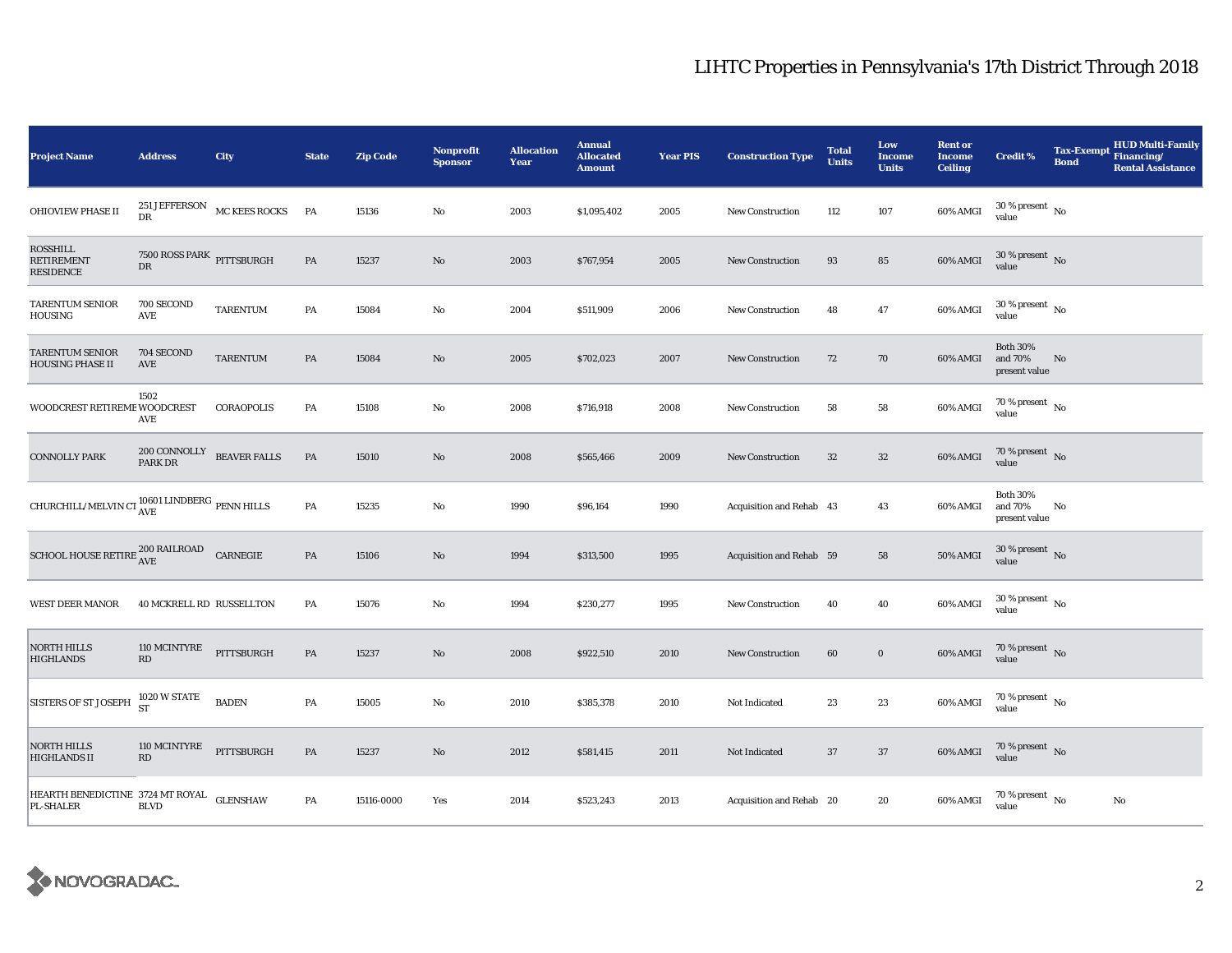| <b>Project Name</b>                                            | <b>Address</b>                               | City                        | <b>State</b>  | <b>Zip Code</b> | <b>Nonprofit</b><br><b>Sponsor</b> | <b>Allocation</b><br>Year | <b>Annual</b><br><b>Allocated</b><br><b>Amount</b> | <b>Year PIS</b> | <b>Construction Type</b>  | <b>Total</b><br><b>Units</b> | Low<br><b>Income</b><br><b>Units</b> | <b>Rent or</b><br><b>Income</b><br><b>Ceiling</b> | <b>Credit %</b>                        | <b>Tax-Exempt</b><br><b>Bond</b> | <b>HUD Multi-Family</b><br>Financing/<br><b>Rental Assistance</b> |
|----------------------------------------------------------------|----------------------------------------------|-----------------------------|---------------|-----------------|------------------------------------|---------------------------|----------------------------------------------------|-----------------|---------------------------|------------------------------|--------------------------------------|---------------------------------------------------|----------------------------------------|----------------------------------|-------------------------------------------------------------------|
| CARNEGIE<br><b>APARTMENTS</b>                                  | 514 LYDIA ST                                 | CARNEGIE                    | PA            | 15106-2766      | Yes                                | 2014                      | \$299,006                                          | 2013            | Acquisition and Rehab 17  |                              | 17                                   | 60% AMGI                                          | $70$ % present $${\rm No}$$ value      |                                  | No                                                                |
| THOMAS VILLAGE                                                 | 5604<br><b>COMMUNITY</b><br><b>CENTER DR</b> | GIBSONIA                    | PA            | 15044-6302      | $\mathbf{No}$                      | 2015                      | \$606,421                                          | 2013            | Acquisition and Rehab 66  |                              | $\bf 65$                             | 60% AMGI                                          | $70$ % present $\,$ No $\,$<br>value   |                                  | No                                                                |
| ROSS PRESBYTERIAN SR $_{\rm WAY}^{250\rm~NAZARETH}$ PITTSBURGH |                                              |                             | PA            | 15229-2118      | Yes                                | 2016                      | \$718,782                                          | 2015            | Acquisition and Rehab 42  |                              | 42                                   | 60% AMGI                                          | $70\,\%$ present $${\rm No}$$ value    |                                  | No                                                                |
| HEIDELBERG APARTME WASHINGTON HEIDELBERG                       | 1842<br>ST                                   |                             | PA            | 15106-4048      | Yes                                | 2018                      | \$952,271                                          | 2016            | <b>New Construction</b>   | 42                           | 42                                   | 60% AMGI                                          | 70 % present<br>value                  |                                  | No                                                                |
| <b>HAYS MANOR</b>                                              |                                              | 209 LOCUST ST MC KEES ROCKS | PA            | 15136           | $\mathbf{No}$                      | 1997                      | \$345,943                                          | 1999            | Acquisition and Rehab 138 |                              | 138                                  | 60% AMGI                                          | $30\,\%$ present $\,$ No value         |                                  |                                                                   |
| MURPHY OLIKER APTS                                             | <b>468 FRANKLIN</b><br><b>AVE</b>            | ALIQUIPPA                   | PA            | 15001           | Yes                                | 1996                      | \$77,946                                           | 1999            | Acquisition and Rehab 11  |                              | $11\,$                               | 60% AMGI                                          | $70$ % present $\,$ No $\,$<br>value   |                                  |                                                                   |
| <b>RIVERVIEW APTS</b>                                          | 411 DELAWARE<br>AVE                          | <b>ROCHESTER</b>            | PA            | 15074           | $\mathbf{No}$                      | 1998                      | \$84,644                                           | 1999            | <b>New Construction</b>   | 18                           | 18                                   | 60% AMGI                                          | $30\,\%$ present $\,$ No value         |                                  |                                                                   |
| ROBINSON MANOR                                                 | 1 ROBINSON<br><b>MANOR BLVD</b>              | MC KEES ROCKS               | PA            | 15136           | $\rm No$                           | 1996                      | \$298,442                                          | 1999            | <b>New Construction</b>   | 45                           | $45\,$                               | 60% AMGI                                          | $70\,\%$ present $\,$ No value         |                                  |                                                                   |
| ARTHUR J DEMORE TOV 1 DEMOR DR                                 |                                              | <b>VERONA</b>               | PA            | 15147           | No                                 | 1996                      | \$416,910                                          | 1999            | New Construction          | 62                           | 62                                   | 60% AMGI                                          | $70\,\%$ present $\,$ No value         |                                  |                                                                   |
| PENN HILLS SENIOR HO 100 LAVENDER<br>HEIGHTS CT                |                                              | PENN HILLS                  | PA            | 15235           | Yes                                | 1998                      | \$155,535                                          | 2000            | New Construction          | 24                           | 24                                   | 60% AMGI                                          | $30\,\%$ present $\,$ No $\,$<br>value |                                  |                                                                   |
| <b>WESTBRIDGE APTS</b>                                         | 725 RIVERSIDE<br><b>DR</b>                   | <b>BEAVER</b>               | PA            | 15009           | $\mathbf{N}\mathbf{o}$             | 1998                      | \$124,828                                          | 2000            | New Construction          | 24                           | 24                                   | 60% AMGI                                          | $30\,\%$ present $\,$ No $\,$<br>value |                                  |                                                                   |
| MCKEES ROCKS TERRAC 806 GRAY ST                                |                                              | <b>MC KEES ROCKS</b>        | PA            | 15136           | Yes                                | 1999                      | \$925,070                                          | 2001            | <b>New Construction</b>   | 83                           | 74                                   | 60% AMGI                                          | $30\,\%$ present $\,$ No value         |                                  |                                                                   |
| PINE RIDGE HEIGHTS                                             | 892 VETERANS NATRONA<br><b>LN</b>            | <b>HEIGHTS</b>              | $\mathbf{PA}$ | 15065           | $\mathbf{No}$                      | 1999                      | \$258,082                                          | 2001            | <b>New Construction</b>   | 40                           | 40                                   | 60% AMGI                                          | $30\,\%$ present $\,$ No value         |                                  |                                                                   |

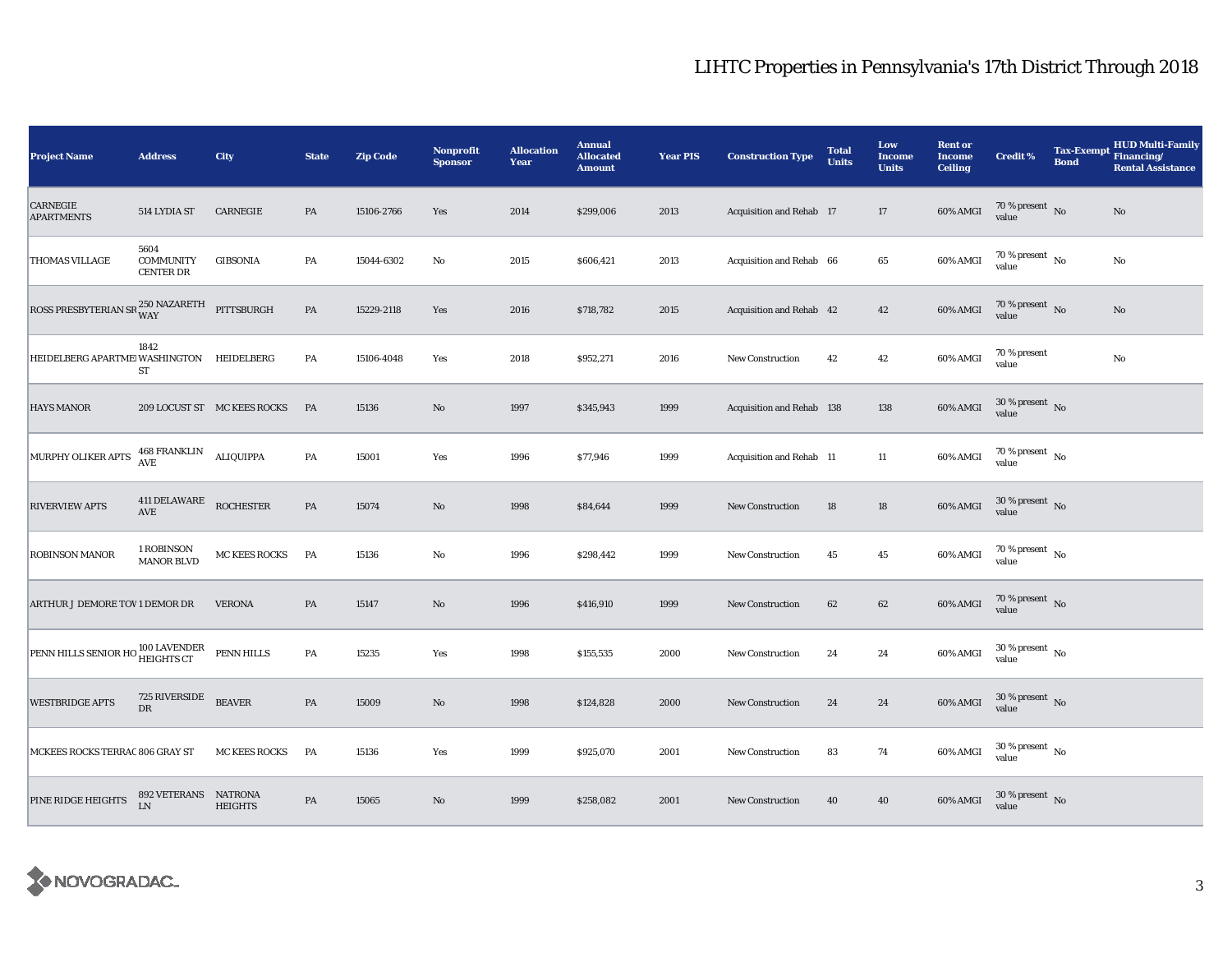| <b>Project Name</b>                             | <b>Address</b>                                | <b>City</b>         | <b>State</b>  | <b>Zip Code</b> | <b>Nonprofit</b><br><b>Sponsor</b> | <b>Allocation</b><br>Year | <b>Annual</b><br><b>Allocated</b><br><b>Amount</b> | <b>Year PIS</b>      | <b>Construction Type</b> | <b>Total</b><br><b>Units</b> | Low<br><b>Income</b><br><b>Units</b> | <b>Rent or</b><br><b>Income</b><br><b>Ceiling</b> | <b>Credit %</b>                      | Tax-Exempt Financing/<br><b>Bond</b> | <b>HUD Multi-Family</b><br><b>Rental Assistance</b> |
|-------------------------------------------------|-----------------------------------------------|---------------------|---------------|-----------------|------------------------------------|---------------------------|----------------------------------------------------|----------------------|--------------------------|------------------------------|--------------------------------------|---------------------------------------------------|--------------------------------------|--------------------------------------|-----------------------------------------------------|
| DAWES MANOR SR HOU 1450 THIRD AVE NEW BRIGHTON  |                                               |                     | PA            | 15066           |                                    | 2004                      | \$0                                                | Insufficient<br>Data | Not Indicated            | 24                           | $\bf{0}$                             |                                                   | Not<br>Indicated                     |                                      |                                                     |
| MCKEES ROCKS TERRACE HOPE VI P                  |                                               | MC KEES ROCKS       | PA            | 15136           |                                    | Insufficient<br>Data      | \$0                                                | Insufficient<br>Data | Not Indicated            | 55                           | $\mathbf 0$                          |                                                   | Not<br>Indicated                     |                                      |                                                     |
| <b>METOWERS</b>                                 | <b>1001 NEW</b><br><b>BRIGHTON RD</b>         | PITTSBURGH          | PA            | 15202           |                                    | Insufficient<br>Data      | $\$0$                                              | Insufficient<br>Data | Not Indicated            | 97                           | $\bf{0}$                             |                                                   | Not<br>Indicated                     |                                      |                                                     |
| MOON TOWNSHIP DEV I 100 PILLAR DR CORAOPOLIS    |                                               |                     | PA            | 15108           |                                    | Insufficient<br>Data      | \$0                                                | Insufficient<br>Data | Not Indicated            | 41                           | $\bf{0}$                             |                                                   | Not<br>Indicated                     |                                      |                                                     |
| SEVENTH AVENUE PLAC 501 SEVENTH                 |                                               | <b>BEAVER FALLS</b> | PA            | 15010           |                                    | Insufficient<br>Data      | \$0                                                | Insufficient<br>Data | Not Indicated            | 20                           | $\mathbf 0$                          |                                                   | Not<br>Indicated                     |                                      |                                                     |
| 119 KING ST                                     | 119 KING ST                                   | <b>ALIQUIPPA</b>    | $\mathbf{PA}$ | 15001           | $\rm\thinspace No$                 | 1987                      | \$1,530                                            | 1987                 | Acquisition and Rehab 1  |                              | $\mathbf{1}$                         | 60% AMGI                                          | $30\,\%$ present $\,$ No value       |                                      |                                                     |
| 1297 BRODHEAD RD                                | 1297 BRODHEAD $\,$ MONACA<br>RD               |                     | PA            | 15061           | $\mathbf {No}$                     | 1987                      | \$2,223                                            | 1987                 | Acquisition and Rehab 2  |                              | $\boldsymbol{2}$                     | 60% AMGI                                          | $30\,\%$ present $\,$ No value       |                                      |                                                     |
| HIGHLAND PLAZA                                  | 301 HIGHLAND<br>AVE                           | <b>WEST VIEW</b>    | $\mathbf{PA}$ | 15229           | $\rm No$                           | 1987                      | \$33,889                                           | 1987                 | <b>New Construction</b>  | 47                           | $10\,$                               | 60% AMGI                                          | $30\,\%$ present $\,$ Yes value      |                                      |                                                     |
| KIEHL STREET DUPLEX 313 KIEHL ST                |                                               | ALIQUIPPA           | PA            | 15001           | $\mathbf{No}$                      | 1987                      | \$783                                              | 1987                 | Acquisition and Rehab 1  |                              | $\mathbf{1}$                         | 60% AMGI                                          | $30$ % present $\,$ No $\,$<br>value |                                      |                                                     |
| <b>TODD ROAD HOUSE</b>                          | PO BOX 613                                    | <b>ALIQUIPPA</b>    | PA            | 15001           | $\rm No$                           | 1987                      | \$0                                                | 1987                 | Acquisition and Rehab 1  |                              | $\mathbf{1}$                         |                                                   | Not<br>Indicated                     | $\rm No$                             |                                                     |
| 1052 BRODHEAD RD                                | 1052 BRODHEAD $_{\rm ALIQUIPPA}$<br><b>RD</b> |                     | PA            |                 | No                                 | 1988                      | \$6,559                                            | 1988                 | Acquisition and Rehab 2  |                              | $\boldsymbol{2}$                     | 60% AMGI                                          | $30$ % present $\,$ No $\,$<br>value |                                      |                                                     |
| EAST SHAFFER DUPLEX $^{102}_{\rm RD}$ E SHAFFER |                                               | ALIQUIPPA           | $\mathbf{PA}$ | 15001           | $\rm No$                           | 1988                      | \$6,690                                            | 1988                 | Acquisition and Rehab 2  |                              | $\boldsymbol{2}$                     | 60% AMGI                                          | $30\,\%$ present $\,$ No value       |                                      |                                                     |
| TODD ROAD DUPLEX                                | PO BOX 68                                     | <b>ALIQUIPPA</b>    | PA            | 15001           | $\mathbf{No}$                      | 1988                      | \$3,352                                            | 1988                 | Acquisition and Rehab 2  |                              | $\boldsymbol{2}$                     | 60% AMGI                                          | $30\,\%$ present $\,$ No value       |                                      |                                                     |